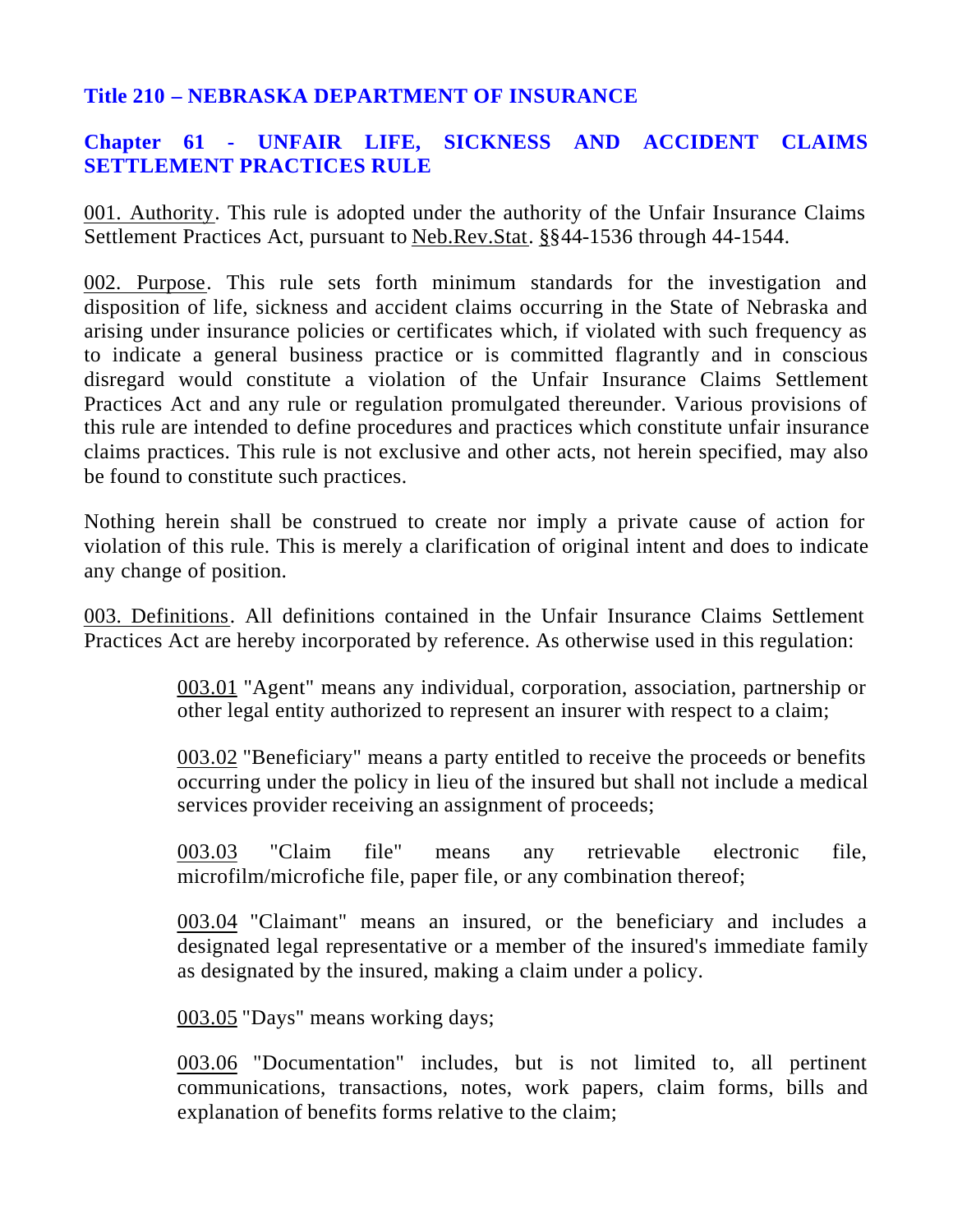003.07 "Investigation" means all activities of an insurer directly or indirectly related to the determination of liabilities under coverages afforded by an insurance policy or certificate;

003.08 "Notification of claim" means any notification by a claimant, whether in writing or by other means acceptable under the terms of an insurance policy or certificate, to an insurer or its agent which reasonably apprises the insurer of the facts pertinent to a claim;

003.09 "Proof of loss" means written proofs, such as claim forms, medical bills, or other reasonable evidence of the claim that is ordinarily required of persons submitting the claim(s);

003.10 "Reasonable explanation" means information reasonably sufficient to enable the insured or beneficiary to compare the allowable benefits with policy or certificate provisions and determine whether proper payment has been made;

003.11 "Written communications" includes all correspondence, regardless of source or type, that is related to the handling of the claim. Written communications shall be effectively communicated when placed in the mail with adequate first class postage.

004. File and record documentation. Each insurer's claim files are subject to examination by the Director or by the Director's duly appointed designees. To aid in such examination:

> 004.01 The insurer shall maintain claim data that is accessible and retrievable for examination. An insurer shall be able to provide the claim number, line of coverage, date of loss and date of payment of the claim, date of denial or date closed without payment. This data must be available for all open and closed files for the current year and the two preceding years.

> 004.02 Detailed documentation shall be contained in each claim file in order to permit reconstruction of the insurer's activities relative to each claim.

> 004.03 Each relevant document within the claim file shall be noted as to date received, date processed or date mailed.

> 004.04 For those insurers that do not maintain hard copy files, claim files must be accessible from Cathode Ray Tube (CRT), Video Display Terminal (VDT) or micrographics and be capable of duplication to hard copy.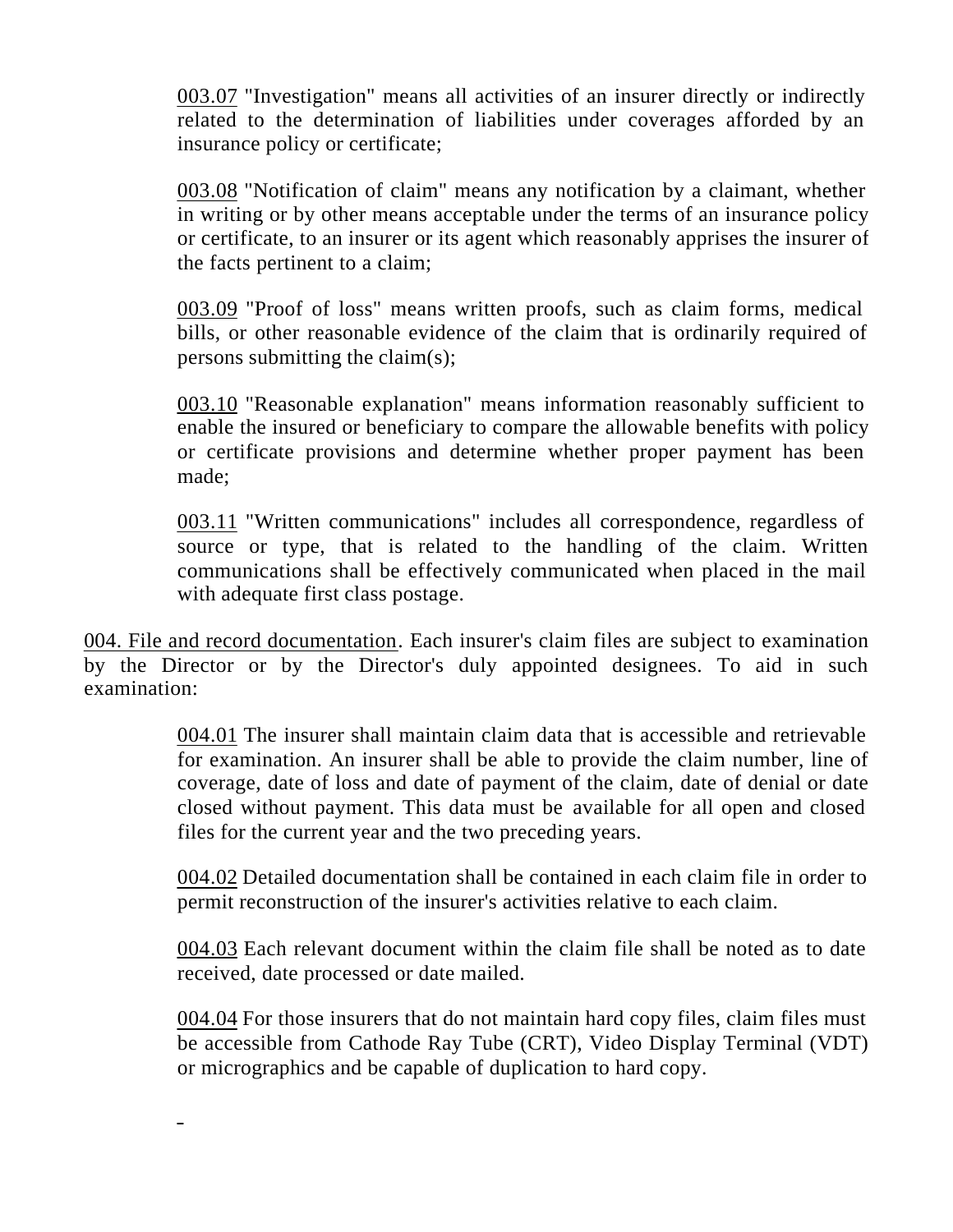### 005. Misrepresentation of policy provisions.

005.01 Not agent or insurer shall knowingly misrepresent or conceal from claimants, any pertinent benefits, coverages, or other provisions of any insurance policy or certificate when such benefits, coverages or other provisions are pertinent to a claim.

005.02 No insurer shall indicate to a claimant on a payment draft, check or in any accompanying letter that said payment is "final" or is "a release" of any claim(s) unless such is the case, or the policy limit has been paid, or there has been a compromise settlement agreed to by the claimant and the insurer as to coverage and amount payable under the insurance policy or certificate.

005.03 No insurer shall issue checks or drafts in partial settlement of a claim under a specific coverage that contains language purporting to release the insurer from total liability.

### 006. Failure to acknowledge pertinent communications.

006.01 Every insurer shall, within fifteen (15) days of receipt, acknowledge and respond to any written communication relating to a claim and to all other pertinent communications from a claimant which reasonably suggest that a response is expected. Communication to an agent of an insurer shall be communication to the insurer.

006.02 Every insurer, upon receipt of any inquiry from the Director respecting a claim shall furnish the Department, in duplicate, an adequate response to the inquiry or request additional reasonable time to respond within fifteen (15) days of receipt of such inquiry.

006.03 Every insurer, upon receiving notification of claim, shall provide, within fifteen (15) days, the necessary claim forms, instructions and reasonable assistance so the insured can comply with the insurer's reasonable requirements and also comply with the policy conditions. Compliance with this paragraph shall constitute compliance with Subsection 006.01.

#### 007. Standards for the prompt investigation of claims.

007.01 Every insurer shall, within fifteen (15) days of receipt of proof of loss from a claimant, initiate investigation of the claim.

007.02 The insurer's standards for claims processing shall be such that notice of claim or proof of loss submitted against one policy issued by that insurer shall fulfill the insured's obligation under any and all similar policies issued by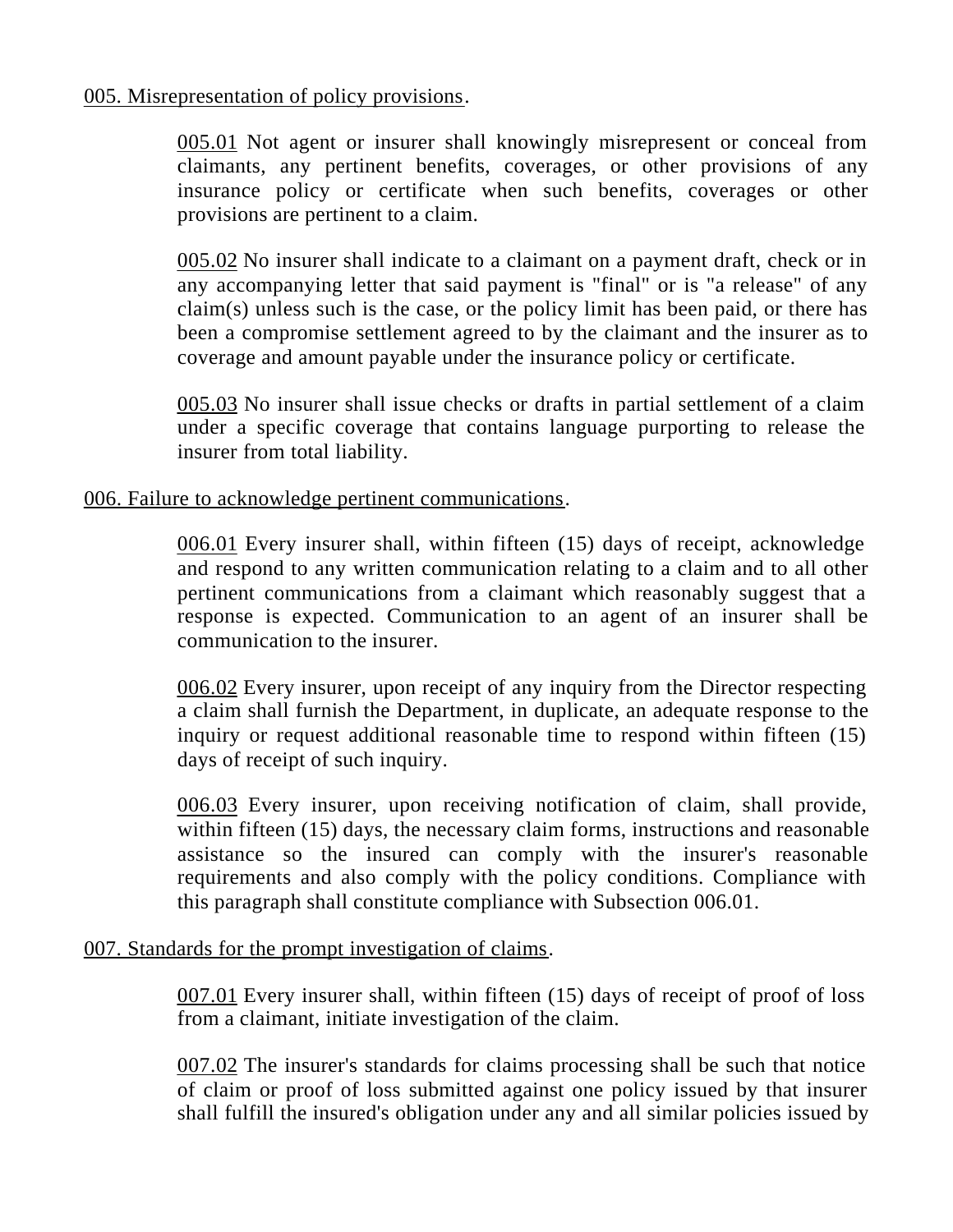that insurer and specifically identified by the insured to the insurer to the same degree that the same form would be required under any similar policy. If additional information is required to fulfill the insured's obligation under similar policies, the insurer may request the additional information. When it is apparent to the insurer that additional benefits would be payable under an insured's policy upon additional proofs of loss, the insurer shall communicate to and cooperate with the insured in determining the extent of the insurer's additional liability.

## 008. Standards for prompt, fair and equitable settlements.

008.01 When a claim is denied, written notice of denial shall be sent to the claimant within fifteen (15) days of the determination. No insurer shall deny a claim, or portion thereof, on the grounds of a specific policy provision, condition or exclusion unless reference to such provision, condition, or exclusion is included in the denial. The denial must be given in writing, with reasonable and accurate explanation. The claim file of the insurer shall contain documentation of the denial as required by Section 004.

008.02 If a claim remains unresolved for fifteen (15) days from the date proof of loss is received, the insurer shall provide the insured a reasonable written explanation for delay. If the investigation remains incomplete, the insurer shall, thirty (30) days from the date of initial notification the claim is unresolved and every thirty (30) days thereafter, send to the insured a reasonable written explanation setting forth the reasons additional time is needed for investigation.

008.03 The insurer shall affirm or deny liability on claims within a reasonable time and shall tender payment within fifteen (15) days of affirmation of liability, if the amount of the claim is determined and not in dispute. In claims where multiple coverages are involved or portions of the claim are in dispute, payments to a known payee which are not in dispute should be tendered within fifteen (15) days after receipt by the insurer of settlement information if such payment would terminate the insurer's known liability under that individual coverage or portion of the claim which was not in dispute. This is notwithstanding the existence of disputes as to other portions of coverage.

008.04 With each claim payment, the insurer shall provide to the insured an Explanation of Benefits that shall include, if applicable, the name of the provider or services covered, amount charged, dates of service, and a reasonable explanation of the computation of benefits.

008.05 An insurer may not impose a penalty upon any insured for noncompliance with insurer requirements for pre-certification and/or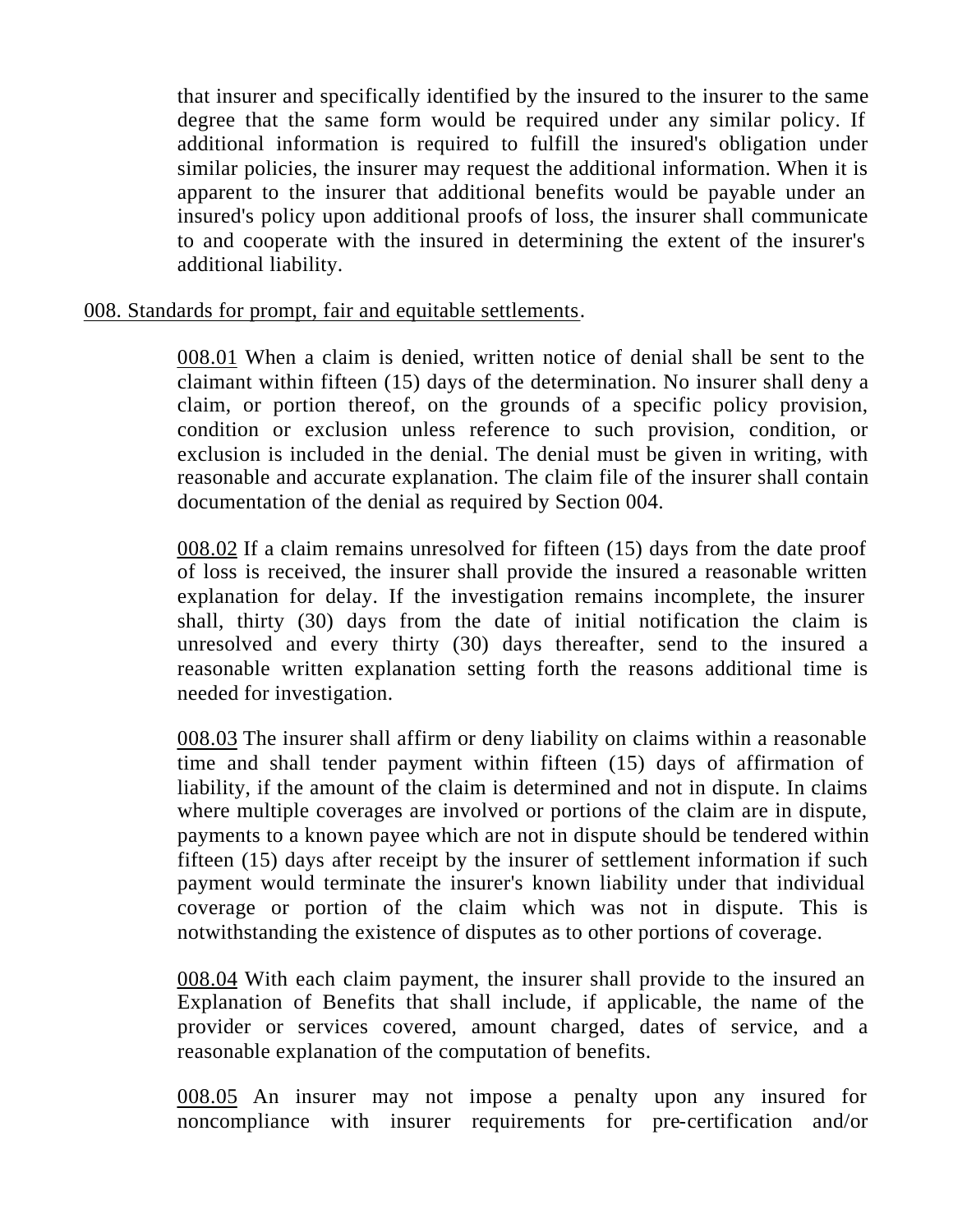concurrent review unless such penalty is specifically and clearly set forth in the policy.

008.06 No insurer shall deny a claim upon information obtained in a telephone conversation or personal interview with any source unless the telephone conversation or personal interview is documented in the claim file.

008.07 Insurers offering cash settlements of first party long-term disability income claims, except in cases where there is a bona fide dispute as to the coverage for, or amount of, the disability, shall develop a present value calculation of future benefits (with probability corrections for mortality and morbidity) utilizing contingencies such as mortality, morbidity, and interest rates assumptions, etc. appropriate to the risk. A copy of the amount so calculated shall be given to and attested to by the insured at settlement time.

008.08 If, after an insurer rejects a claim or portion thereof, the claimant objects to such rejection and the rejection is maintained, the insurer shall notify the claimant in writing that he or she may have the matter reviewed by the Nebraska Department of Insurance, and the insurer shall provide the claimant with the Department's address and phone number.

#### 009. Standards for overpayment recovery.

009.01 No insurer shall withhold any portion of any benefit payable, on the basis that the sum withheld is an adjustment or correction of an overpayment made on a prior claim arising under the same policy unless:

> 009.01(A) The insurer has within its files clear, documented evidence of an overpayment and written authorization from the claimant permitting such withholding procedure, or

> 009.01(B) The insurer has within its files clear, documented evidence that:

> > $009.01(B)(1)$  The overpayment was clearly erroneous under the provisions of the policy. If the overpayment is the subject of a reasonable dispute as to facts, this procedure may not be used; and

> > 009.01(B)(2) The error which resulted in the overpayment is not a mistake of law; and

> > 009.01(B)(3) The insurer has notified the claimant within six (6) months of the date of the error, except that in